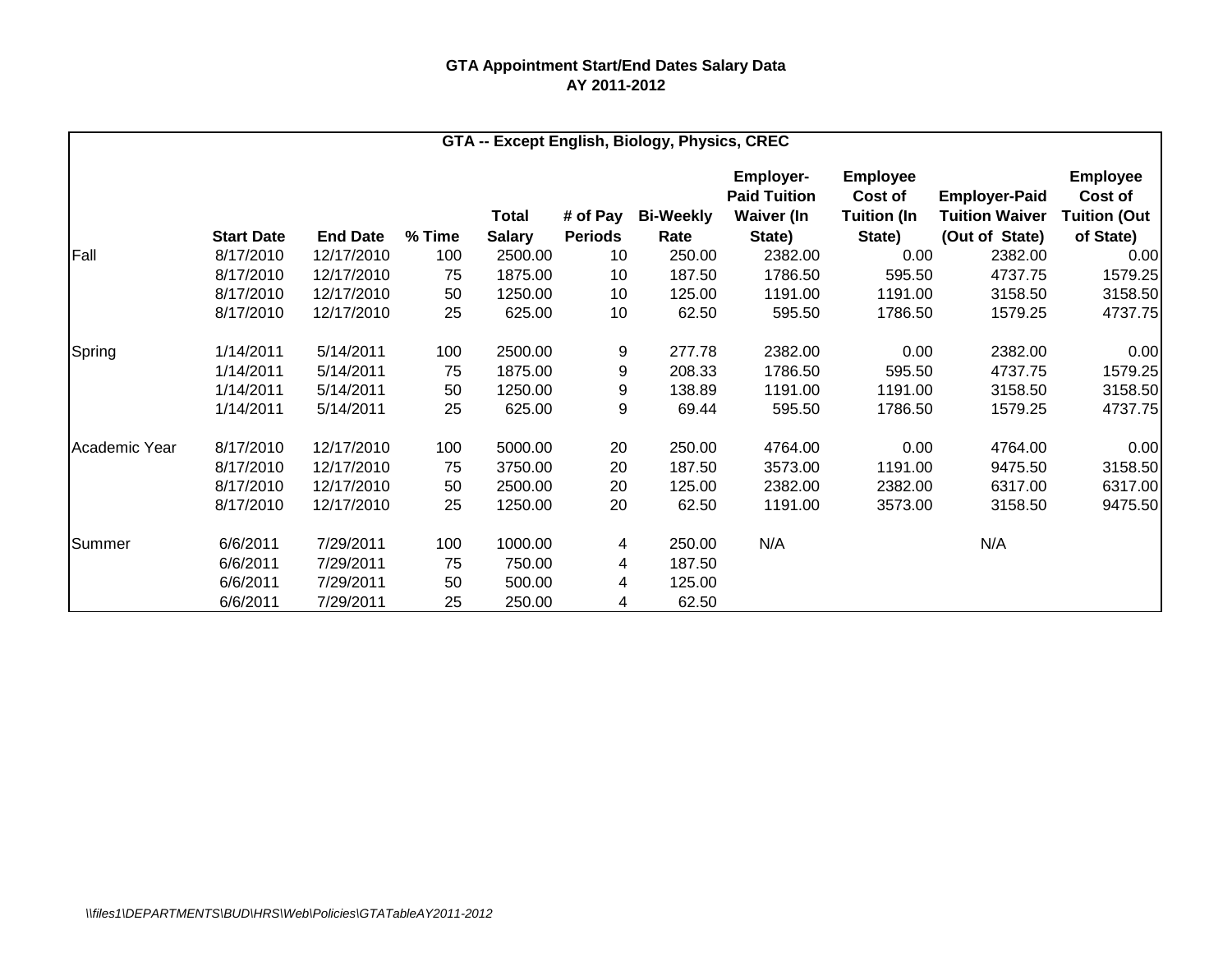|               |                   |                 |               |         | <b>GTA -- English</b> |                  |                                         |                            |                       |                            |
|---------------|-------------------|-----------------|---------------|---------|-----------------------|------------------|-----------------------------------------|----------------------------|-----------------------|----------------------------|
|               |                   |                 |               |         |                       |                  | <b>Employer-</b><br><b>Paid Tuition</b> | <b>Employee</b><br>Cost of | <b>Employer-Paid</b>  | <b>Employee</b><br>Cost of |
|               |                   |                 |               | Total   | # of Pay              | <b>Bi-Weekly</b> | <b>Waiver (In</b>                       | <b>Tuition (In</b>         | <b>Tuition Waiver</b> | <b>Tuition (Out</b>        |
|               | <b>Start Date</b> | <b>End Date</b> | % Time Salary |         | <b>Periods</b>        | Rate             | State)                                  | State)                     | (Out of State)        | of State)                  |
| Fall          | 8/17/2010         | 12/17/2010      | 100           | 4120.00 | 10                    | 412.00           | 2382.00                                 | 0.00                       | 2382.00               | 0.00                       |
|               | 8/17/2010         | 12/17/2010      | 75            | 3090.00 | 10                    | 309.00           | 1786.50                                 | 595.50                     | 4737.75               | 1579.25                    |
|               | 8/17/2010         | 12/17/2010      | 50            | 2060.00 | 10                    | 206.00           | 1191.00                                 | 1191.00                    | 3158.50               | 3158.50                    |
|               | 8/17/2010         | 12/17/2010      | 25            | 1030.00 | 10                    | 103.00           | 595.50                                  | 1786.50                    | 1579.25               | 4737.75                    |
| Spring        | 1/14/2011         | 5/14/2011       | 100           | 4120.00 | 9                     | 457.78           | 2382.00                                 | 0.00                       | 2382.00               | 0.00                       |
|               | 1/14/2011         | 5/14/2011       | 75            | 3090.00 | 9                     | 343.33           | 1786.50                                 | 595.50                     | 4737.75               | 1579.25                    |
|               | 1/14/2011         | 5/14/2011       | 50            | 2060.00 | 9                     | 228.89           | 1191.00                                 | 1191.00                    | 3158.50               | 3158.50                    |
|               | 1/14/2011         | 5/14/2011       | 25            | 1030.00 | 9                     | 114.44           | 595.50                                  | 1786.50                    | 1579.25               | 4737.75                    |
| Academic Year | 8/17/2010         | 12/17/2010      | 100           | 8240.00 | 20                    | 412.00           | 4764.00                                 | 0.00                       | 4764.00               | 0.00                       |
|               | 8/17/2010         | 12/17/2010      | 75            | 6180.00 | 20                    | 309.00           | 3573.00                                 | 1191.00                    | 9475.50               | 3158.50                    |
|               | 8/17/2010         | 12/17/2010      | 50            | 4120.00 | 20                    | 206.00           | 2382.00                                 | 2382.00                    | 6317.00               | 6317.00                    |
|               | 8/17/2010         | 12/17/2010      | 25            | 2060.00 | 20                    | 103.00           | 1191.00                                 | 3573.00                    | 3158.50               | 9475.50                    |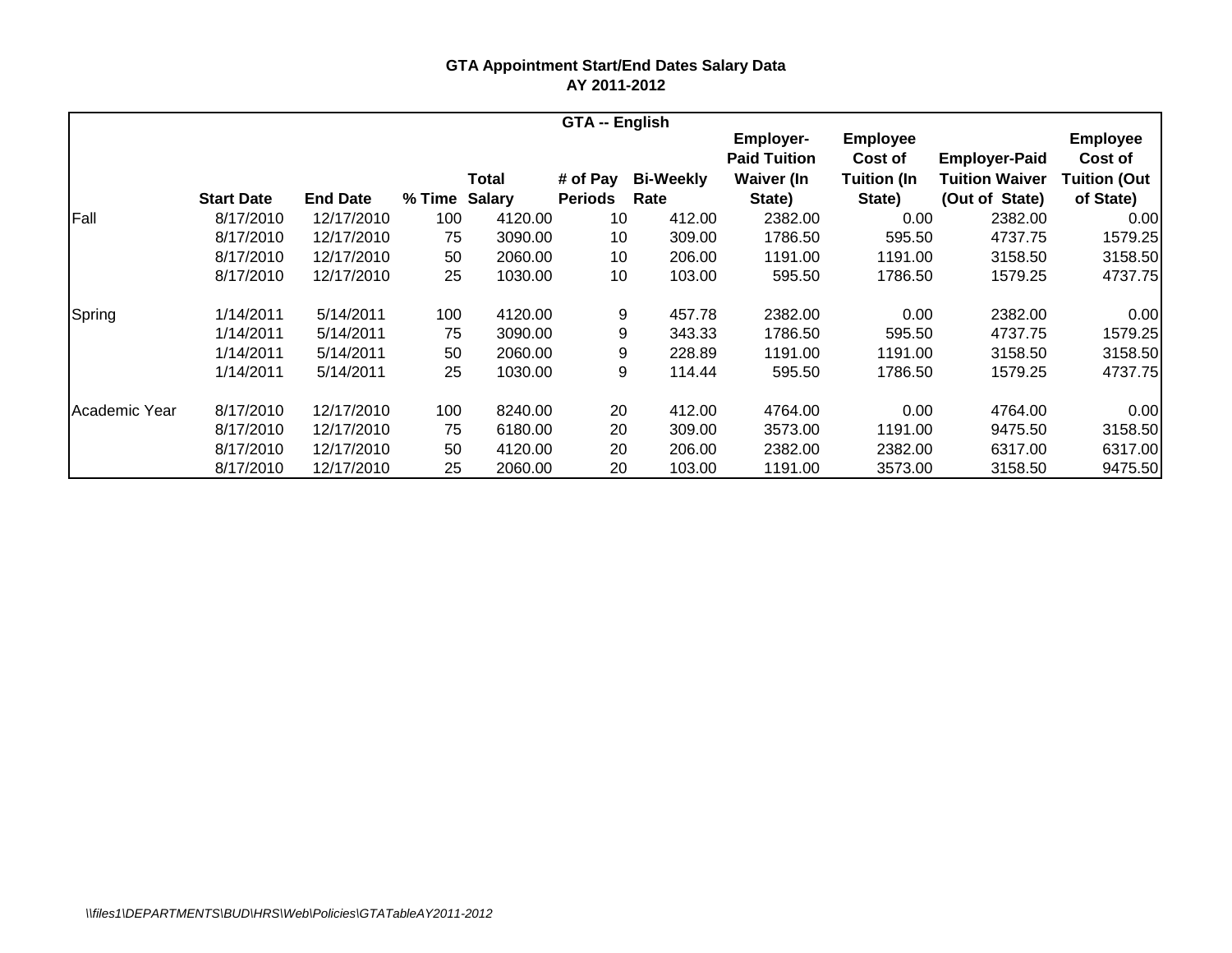|               |                   |                 |               |         | <b>GTA -- Biology</b> |                  |                                         |                            |                       |                            |
|---------------|-------------------|-----------------|---------------|---------|-----------------------|------------------|-----------------------------------------|----------------------------|-----------------------|----------------------------|
|               |                   |                 |               |         |                       |                  | <b>Employer-</b><br><b>Paid Tuition</b> | <b>Employee</b><br>Cost of | <b>Employer-Paid</b>  | <b>Employee</b><br>Cost of |
|               |                   |                 |               | Total   | # of Pay              | <b>Bi-Weekly</b> | <b>Waiver (In</b>                       | <b>Tuition (In</b>         | <b>Tuition Waiver</b> | <b>Tuition (Out</b>        |
|               | <b>Start Date</b> | <b>End Date</b> | % Time Salary |         | <b>Periods</b>        | Rate             | State)                                  | State)                     | (Out of State)        | of State)                  |
| Fall          | 8/17/2010         | 12/17/2010      | 100           | 4000.00 | 10                    | 400.00           | 2382.00                                 | 0.00                       | 2382.00               | 0.00                       |
|               | 8/17/2010         | 12/17/2010      | 75            | 3000.00 | 10                    | 300.00           | 1786.50                                 | 595.50                     | 4737.75               | 1579.25                    |
|               | 8/17/2010         | 12/17/2010      | 50            | 2000.00 | 10                    | 200.00           | 1191.00                                 | 1191.00                    | 3158.50               | 3158.50                    |
|               | 8/17/2010         | 12/17/2010      | 25            | 1000.00 | 10                    | 100.00           | 595.50                                  | 1786.50                    | 1579.25               | 4737.75                    |
| Spring        | 1/14/2011         | 5/14/2011       | 100           | 4000.00 | 9                     | 444.44           | 2382.00                                 | 0.00                       | 2382.00               | 0.00                       |
|               | 1/14/2011         | 5/14/2011       | 75            | 3000.00 | 9                     | 333.33           | 1786.50                                 | 595.50                     | 4737.75               | 1579.25                    |
|               | 1/14/2011         | 5/14/2011       | 50            | 2000.00 | 9                     | 222.22           | 1191.00                                 | 1191.00                    | 3158.50               | 3158.50                    |
|               | 1/14/2011         | 5/14/2011       | 25            | 1000.00 | 9                     | 111.11           | 595.50                                  | 1786.50                    | 1579.25               | 4737.75                    |
| Academic Year | 8/17/2010         | 12/17/2010      | 100           | 8000.00 | 20                    | 400.00           | 4764.00                                 | 0.00                       | 4764.00               | 0.00                       |
|               | 8/17/2010         | 12/17/2010      | 75            | 6000.00 | 20                    | 300.00           | 3573.00                                 | 1191.00                    | 9475.50               | 3158.50                    |
|               | 8/17/2010         | 12/17/2010      | 50            | 4000.00 | 20                    | 200.00           | 2382.00                                 | 2382.00                    | 6317.00               | 6317.00                    |
|               | 8/17/2010         | 12/17/2010      | 25            | 2000.00 | 20                    | 100.00           | 1191.00                                 | 3573.00                    | 3158.50               | 9475.50                    |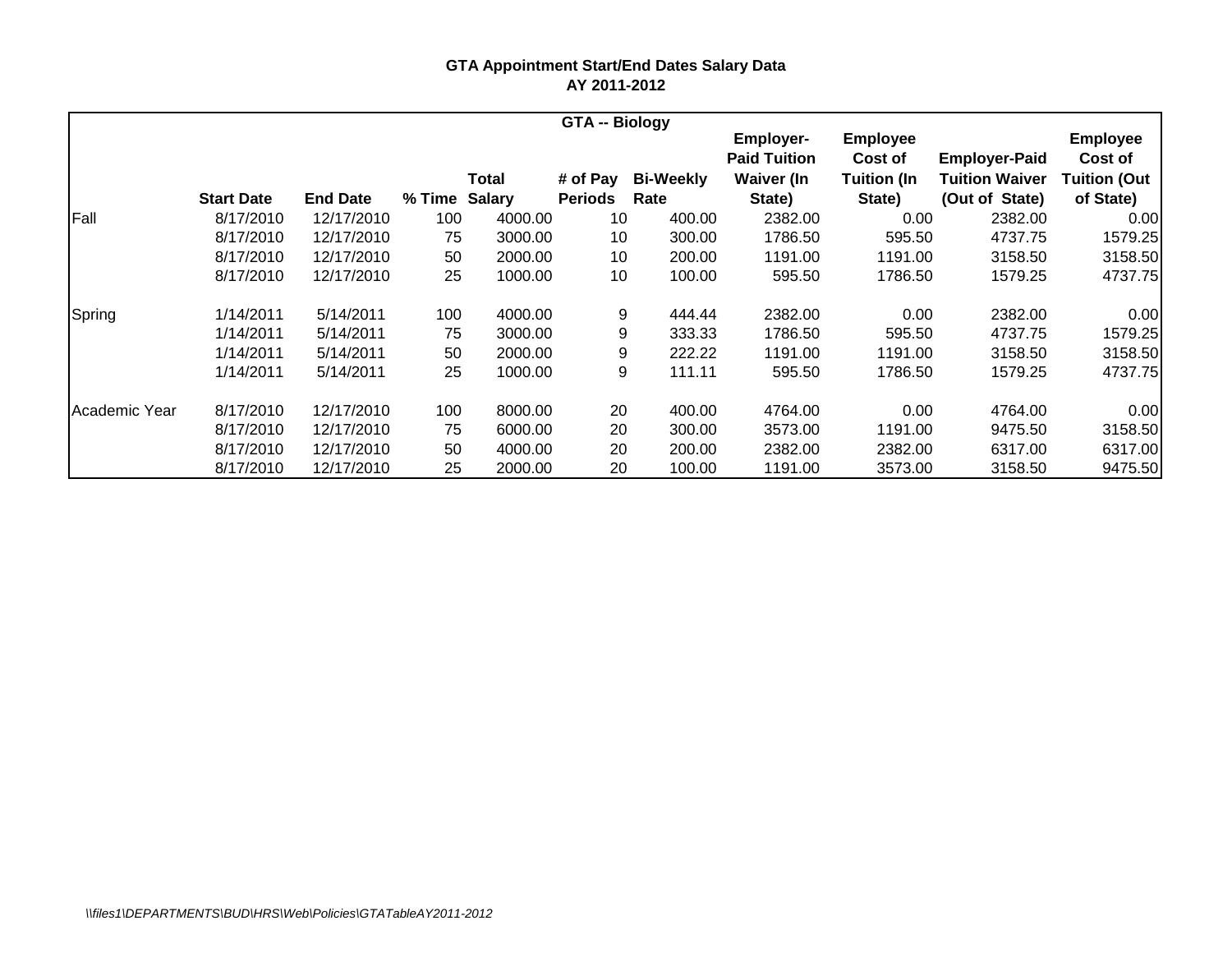|               |                   |                 |        |               | <b>GTA -- Physics</b> |                  |                                         |                            |                       |                            |
|---------------|-------------------|-----------------|--------|---------------|-----------------------|------------------|-----------------------------------------|----------------------------|-----------------------|----------------------------|
|               |                   |                 |        |               |                       |                  | <b>Employer-</b><br><b>Paid Tuition</b> | <b>Employee</b><br>Cost of | <b>Employer-Paid</b>  | <b>Employee</b><br>Cost of |
|               |                   |                 |        | Total         | # of Pay              | <b>Bi-Weekly</b> | <b>Waiver (In</b>                       | <b>Tuition (In</b>         | <b>Tuition Waiver</b> | <b>Tuition (Out</b>        |
|               | <b>Start Date</b> | <b>End Date</b> | % Time | <b>Salary</b> | <b>Periods</b>        | Rate             | State)                                  | State)                     | (Out of State)        | of State)                  |
| Fall          | 8/17/2010         | 12/17/2010      | 100    | 5150.00       | 10                    | 515.00           | 2382.00                                 | 0.00                       | 2382.00               | 0.00                       |
|               | 8/17/2010         | 12/17/2010      | 75     | 3862.50       | 10                    | 386.25           | 1786.50                                 | 595.50                     | 4737.75               | 1579.25                    |
|               | 8/17/2010         | 12/17/2010      | 50     | 2575.00       | 10                    | 257.50           | 1191.00                                 | 1191.00                    | 3158.50               | 3158.50                    |
|               | 8/17/2010         | 12/17/2010      | 25     | 1287.50       | 10                    | 128.75           | 595.50                                  | 1786.50                    | 1579.25               | 4737.75                    |
| Spring        | 1/14/2011         | 5/14/2011       | 100    | 5150.00       | 9                     | 572.22           | 2382.00                                 | 0.00                       | 2382.00               | 0.00                       |
|               | 1/14/2011         | 5/14/2011       | 75     | 3862.50       | 9                     | 429.17           | 1786.50                                 | 595.50                     | 4737.75               | 1579.25                    |
|               | 1/14/2011         | 5/14/2011       | 50     | 2575.00       | 9                     | 286.11           | 1191.00                                 | 1191.00                    | 3158.50               | 3158.50                    |
|               | 1/14/2011         | 5/14/2011       | 25     | 1287.50       | 9                     | 143.06           | 595.50                                  | 1786.50                    | 1579.25               | 4737.75                    |
| Academic Year | 8/17/2010         | 12/17/2010      | 100    | 10300.00      | 20                    | 515.00           | 4764.00                                 | 0.00                       | 4764.00               | 0.00                       |
|               | 8/17/2010         | 12/17/2010      | 75     | 7725.00       | 20                    | 386.25           | 3573.00                                 | 1191.00                    | 9475.50               | 3158.50                    |
|               | 8/17/2010         | 12/17/2010      | 50     | 5150.00       | 20                    | 257.50           | 2382.00                                 | 2382.00                    | 6317.00               | 6317.00                    |
|               | 8/17/2010         | 12/17/2010      | 25     | 2575.00       | 20                    | 128.75           | 1191.00                                 | 3573.00                    | 3158.50               | 9475.50                    |